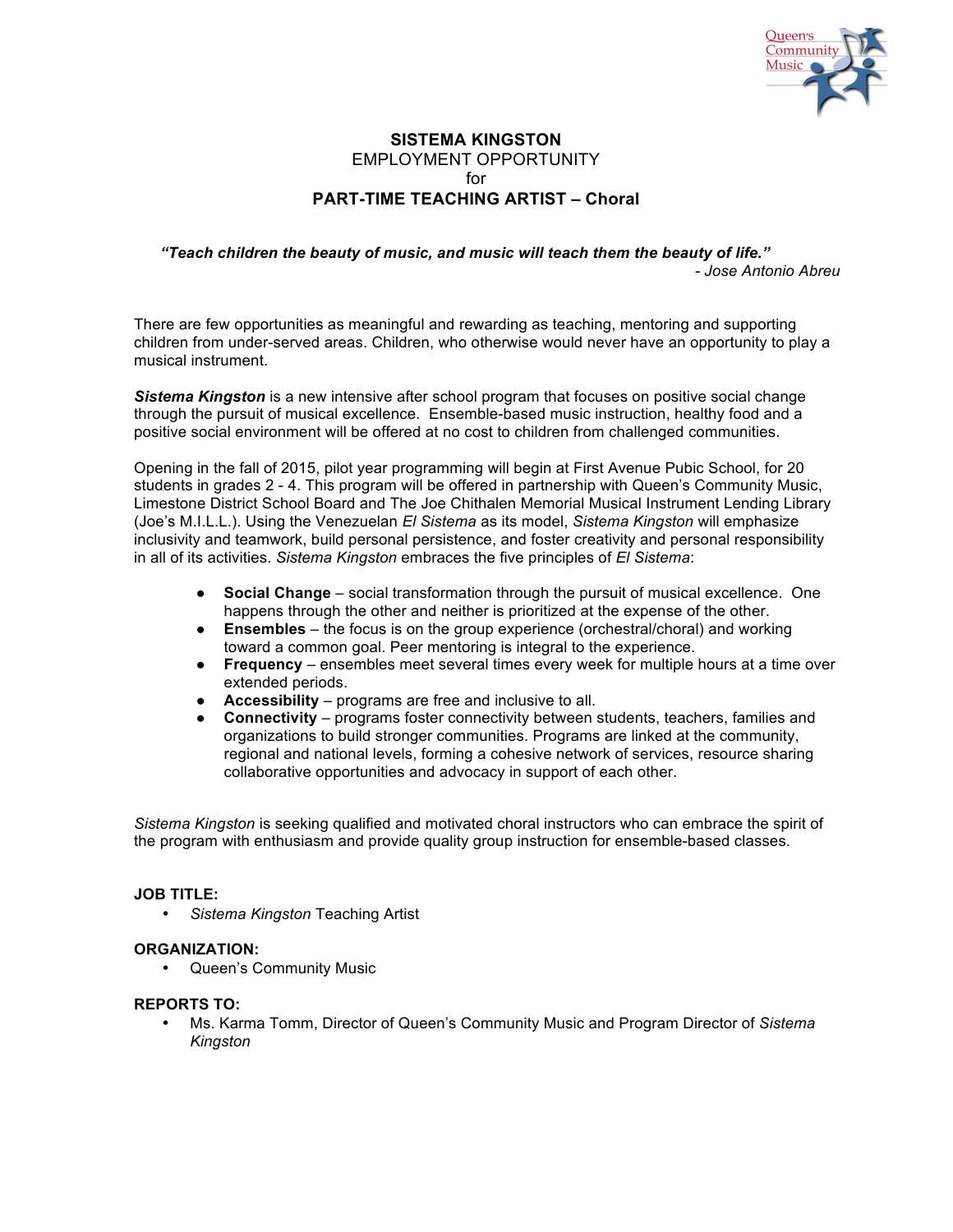

# **JOB SUMMARY:**

- To provide choral instruction in a group setting for up to 20 students in Grades 2 4. Incorporate general music fundamentals, including ear training, rhythm, note reading, etc.
- Additional possibilities available in percussion/drumming instruction and administration. See Teaching Artist – Percussion, and On-Site Coordinator Position.

## **LOCATION:**

• First Avenue Public School, Kingston ON

## **COMPENSATION:**

• Hourly. Rate commensurate with experience.

### **HOURS:**

- Program Hours: Monday-Thursday 2:35 5:30pm, 25 weeks: September May/June. Exact Instructional hours TBD.
- Mandatory 4-day training session.
- Presence at performances.

# **QUALIFICATIONS:**

# **REQUIRED:**

- Demonstrated performance proficiency in voice
- Demonstrated performance proficiency in piano in order to accompany choir
- Choral teaching and conducting experience
- Knowledge of beginner choral pedagogy and materials
- RCM Advanced Rudiments Certificate or demonstrated knowledge of music theory
- Work experience with groups of children
- Excellent verbal communication skills
- Physically able to move furniture for set up and take down, and negotiate stairs
- Valid CPIC certificate with Vulnerable Sector Screening

# **ASSETS:**

- Knowledge of
	- 1. Child Development
	- 2. The North Kingston Community
	- 3. Issues related to poverty
	- 4. Conducting
- Bachelor of Music/Bachelor of Education degree
- First Aid and CPR training
- Health and Safety Certificate

# **JOB DUTIES AND RESPONSIBILITIES:**

Teaching Artist will provide group-based choral instruction, commencing in late September 2015 until May/June 2016 while embracing the vision and mission of *Sistema Kingston*. Group based instruction will include (but is not limited to):

- Beginner vocal technique (posture, positioning, warm ups, etc.)
- Ear training and listening skills
- Note reading
- Following a conductor
- Rhythm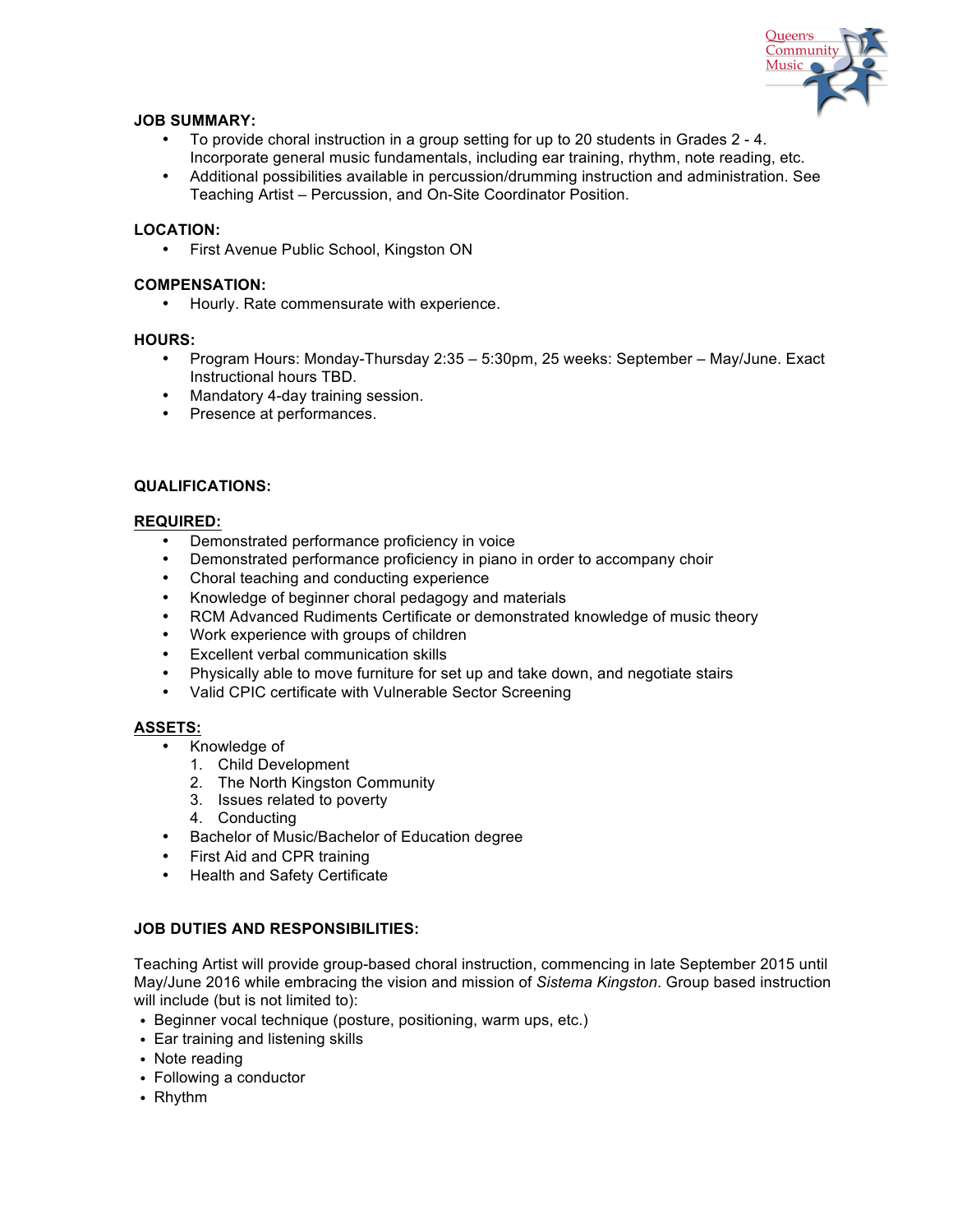

# **Other duties will include:**

- Overseeing set up and clean up of all equipment
- Modeling the principles and philosophy of *Sistema Kingston* in all activities
- Implementing lesson plans developed in accordance with the goals and spirit of *El Sistema* inspired programs, in collaboration with the Curriculum Developer. All teaching materials, lesson plans and instructional materials developed while an employee of *Sistema Kingston* will not be considered proprietary; as such they can be reused or modified by both the employee and *Sistema Kingston* at any time in the future.
- Teaching, mentoring and supervising students in musical and non-musical contexts during all *Sistema Kingston* program hours and performances.
- Demonstrating the highest standard of professionalism at all times while interacting with the children in a kind, respectful and compassionate manner.
- Using their own instrument for the purpose of instruction and will play with students throughout lessons.

# **FINANCIAL DETAILS:**

- Teaching Artists will be employed by Queen's Community Music at Queen's University on a Casual Staff contract.
- Hourly rate of pay will include vacation pay, and is subject to statutory deductions.
- Payment will be made on a bi-weekly basis by direct deposit, following the submission of accurate time-sheet reporting each pay period.

### **RESIGNATION OR TERMINATION OF CONTRACT:**

- Any and all materials belonging to *Sistema Kingston* (including copies of any documents containing confidential or proprietary information) will be returned promptly upon the employee's resignation or termination, or upon request.
- Either the employee or *Sistema Kingston* may terminate this agreement with 3 weeks notice without prejudice. As a contracted worker, the employee is not entitled to severance pay. Termination for just cause will be without notice.
- If any part of this agreement is determined to be unenforceable, all remaining parts of this agreement will nevertheless remain in full effect.

## **OTHER INFORMATION:**

- The employee will be responsible for adhering to all Policies and Procedures including, but not limited to, Behavior Management, Confidentiality and Social Media Policies, Code of Conduct, Crisis Intervention and Security for Students and Staff.
- The employee will be provided with the Staff Manual.
- The employee will be required to acknowledge that they have reviewed the Code of Conduct, Confidentiality and Social Media Policies as well as the Crisis Intervention and Security Policies, by signing the appropriate waivers.